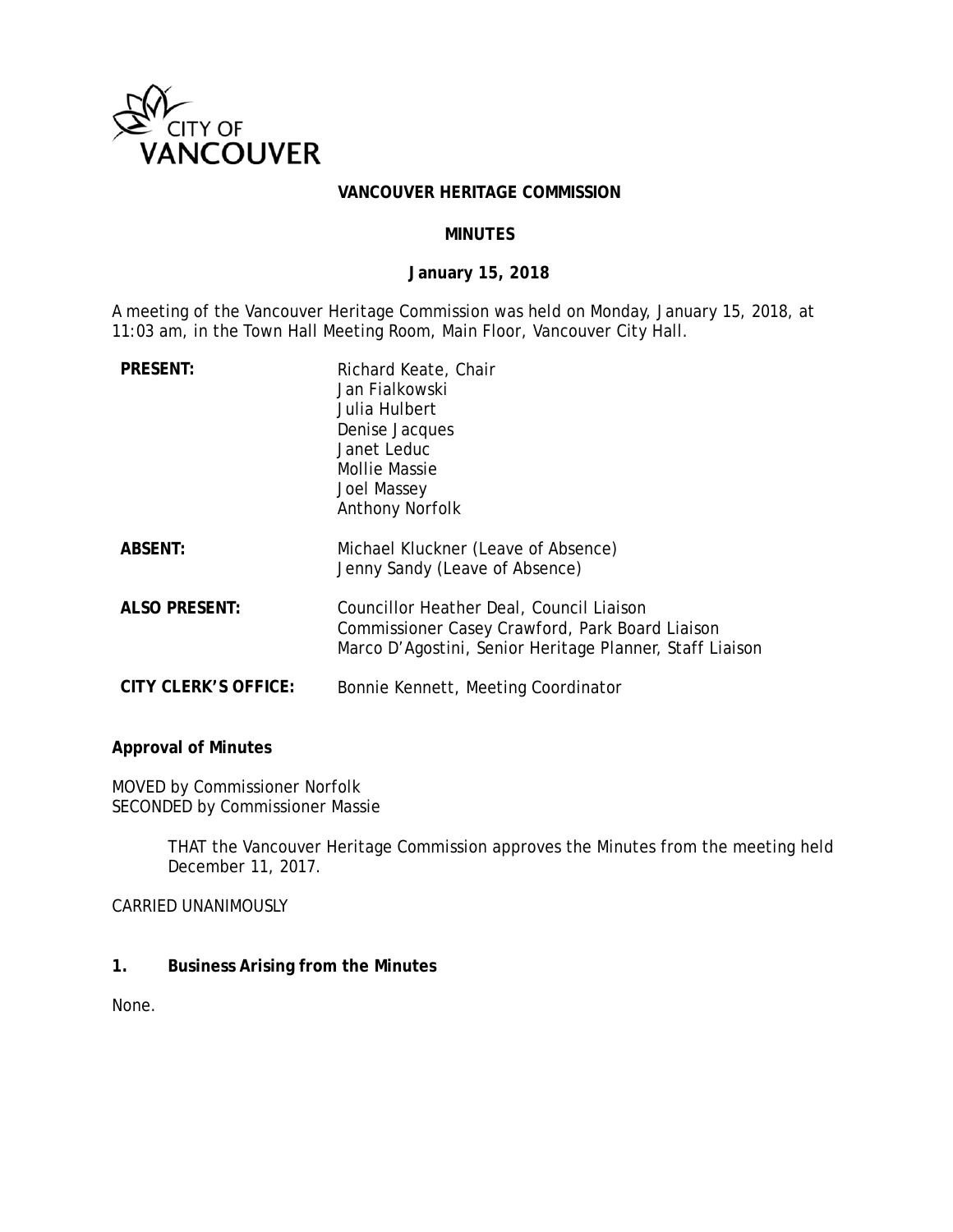## **2. Cambie Heritage Boulevard: Improvements summary and public realm highlights**

Ann McLean, Senior Development Planner, Urban Development, along with Jessie Gresley-Jones, Planner, Vancouver – South, provided a presentation and responded to questions.

MOVED by Commissioner Keate SECONDED by Commissioner Fialkowski

> THAT the Vancouver Heritage Commission generally supports the public realm plan for the Cambie Heritage Boulevard, as presented at its meeting on January 15, 2018, noting the following concerns:

- Where possible, retain front yard trees on private property to match and balance the designated trees on the medians;
- Consideration of safety concerns especially where the road curves;
- Acknowledge indigenous plant species to enrich and commemorate the historic entry to the City;
- Interpretation of heritage elements and history of the Boulevard including a reflection of indigenous history of the Boulevard;
- Ease of maintenance of the Boulevard and provide adequate funding to maintain the Boulevard; and
- Address public safety concerns for those using the Cambie Heritage Boulevard eg: traffic slow down; safety of people using the median.

CARRIED UNANIMOUSLY

\* \* \* \* \*

*The Commission recessed from 12:17 pm to 12:26 pm.* 

\* \* \* \* \*

# **3. New Business**

Elections for the Chair and Vice-Chair of the Heritage Commission along with the nomination of liaisons to the Development Permit Board Advisory Panel and the First Shaughnessy Advisory Design Panel will take place at the February 5, 2018, meeting.

Commissioner Norfolk provided a brief update from the January 8, 2018, meeting of the Development Permit Board Advisory Panel regarding a project at 33 West Cordova Street.

Commissioner Norfolk informed the Commission that a project at 1500 West Georgia Street, is on the January 16, 2018, Public Hearing Agenda and will be item 7.